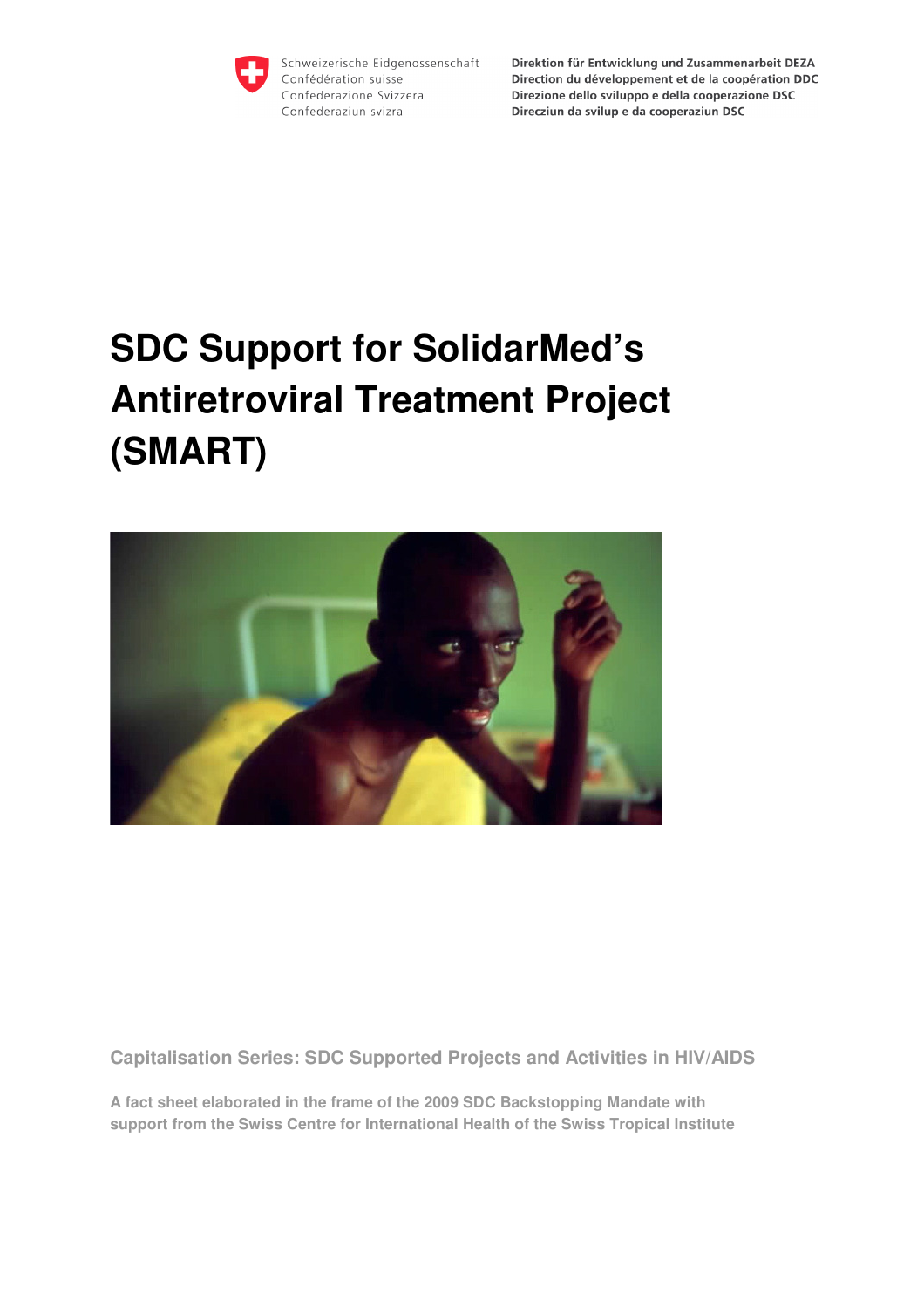## **Objectives**

In view of the immense need for antiretroviral treatment (ART) in some of Africa's most affected countries, the Swiss NGO SolidarMed has added a treatment and care programme to its ongoing prevention work.

The Goal of the SMART (SolidarMed Antiretroviral Treatment) programme is to strengthen the local health systems of nine rural districts in Tanzania, Mozambique, Lesotho and Zimbabwe, as well as to integrate voluntary counselling and testing, antiretroviral treatment, activities to prevent HIV transmission from the mother to the child, and home based care into routine health service provision. Solidarmed builds on established partnerships and cooperation in these districts with local hospitals and health administrations.

## **Project Description**

SMART was conceived as a three year pilot project. The beginning of SMART coincided with the launch of multi-level initiatives to improve care and treatment of HIV and AIDS. This has meant that the lessons learned from the pilot project could contribute to national programmes and vice-versa, with the national programmes in various cases adopting lessons learned from the project.

The provision of the continuum of care is a challenge to any health care system, especially relating to chronic diseases. Major contributions of the SMART project include the provision of nationally accredited training to health staff in testing, counselling, clinical assessment and prophylaxis for opportunistic infections, ART medication, the management of side effects, and treatment failures. The project has further provided commodities and infrastructure that have enabled SMART supported hospitals to establish their role as ART initiating and referral centres. SMART often stepped in to fill gaps in the early stages of establishing the government supply system for essential commodities such as lab reagents and test kits. Organizational development, strengthening of management systems and the involvement of local communities and people living with HIV and AIDS are other strategies promoted by SMART. Together with its partners, SMART explores ways to meet human resource challenges in rural areas, ensure ongoing, and quality treatment and care, and strengthen monitoring, and health metric systems. As in all disease-specific programmes, SMART seeks a balance between vertical interventions and horizontal health system strengthening. The project is now in its second and very challenging phase.

#### **Outcomes and Achievements**

Numerous patients are now benefiting from HIV treatment and prevention services, offered by SoldiarMed's local partner institutions. The underlying impact hypothesis indicates an improvement of the disease burden and health situation in the intervention Districts. Capacities of all nine partner institutions have been strengthened to provide quality HIV prevention and treatment services. Numerous